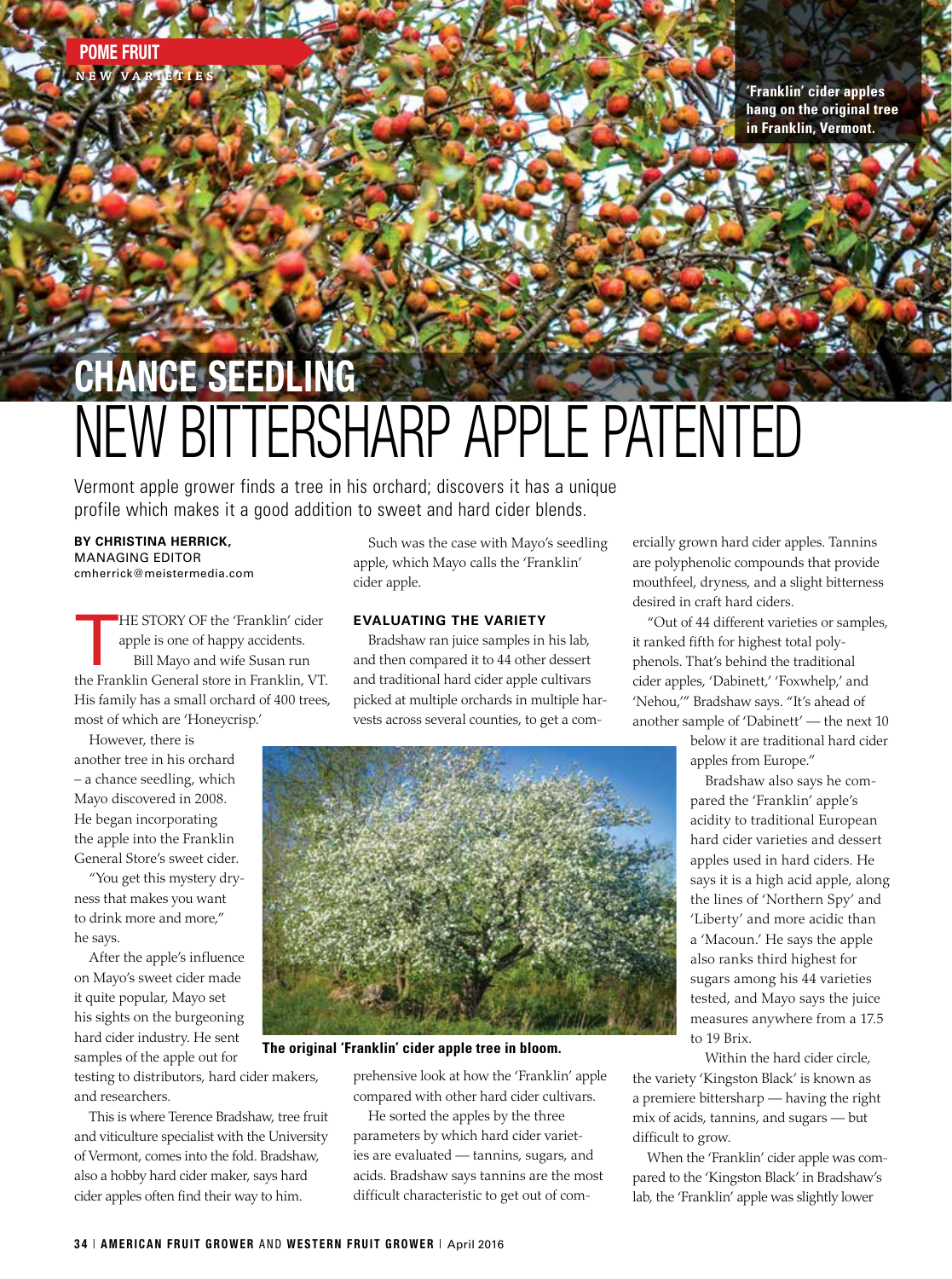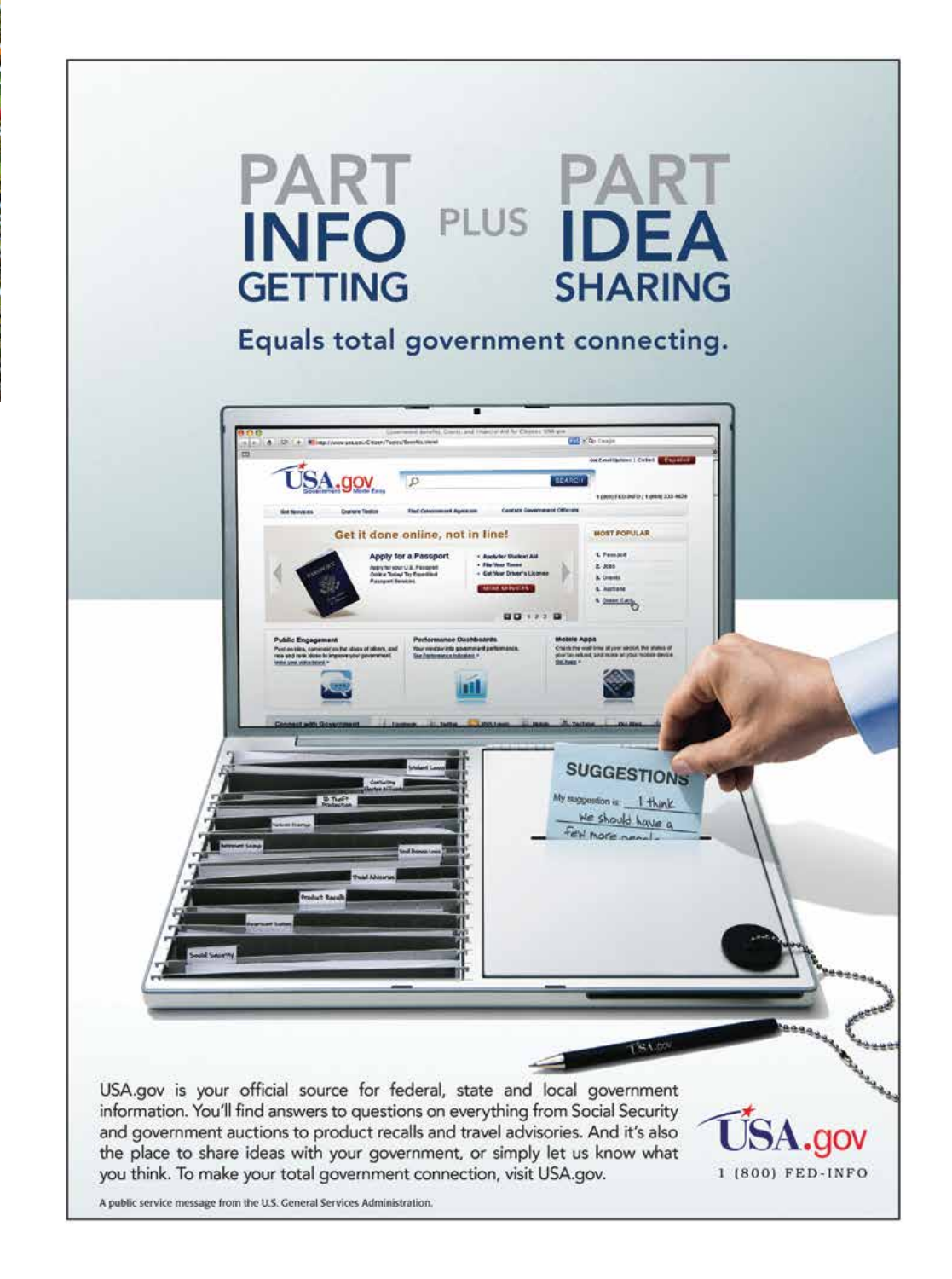POME FRUIT

**NEW VA RIETIES**

than the 'Kingston Black' in acidity, four spots higher than the 'Kingston Black' in sugars, and five spots higher in tannins.

"If you consider 'Kingston Black' somewhat in the rare category of bittersharp then it falls in that category and there really aren't a lot of apples that fall in that category," Bradshaw says.

#### **GROWTH HABITS**

"The grafts growing at the nursery from this chance seedling are very vigorous," Mayo says. "Unlike the 'Kingston Black,' it's an annual producer. We picked 30 bushels off that tree."

Mayo says the tree was harvested in a few hours by shaking, and the apples hang well on the tree, as opposed to dropping early as some hard cider varieties are prone to do. This holding quality, he says, will make it a good candidate for mechanical harvesting. As well as being a good producer, Mayo says this past year's harvest yielded 2.74 gallons of juice per bushel.

Since the 'Franklin' tree is a chance



seedling tree that has been around for approximately 60 years, it's safe to say the tree has been exposed to disease and cold winters. But both Mayo and Bradshaw say they've seen no traces of apple scab or cedar apple rust.

Bradshaw does acknowledge that fire blight is not something the area has to deal with. But, growers there are familiar with cold winters.

"We live on the Canadian border," Mayo says. "This tree is 60-plus years old and has shown no winter damage. It was put to the test in several winters of -32°F to -35°F."

Tito Navarra of Cummins Nursery in Ithaca, NY, says what intrigued him was how the tree came through with a regular crop in 2012, when most other growers in that region were hurting.

"Bill's tree is interesting because it is

Kerian SPEED SIZER



**GENTLE –** Separates without damaging peaches, apples, mushrooms and fresh tomatoes

**ACCURATE –** Precisely grades grape tomatoes, cherries, nuts, and small berries, maintaining that accuracy for larger products including cantaloupes and pineapple

**FAST –** Thirteen standard models custom-designed to meet your needs sort from 1000 lb/hr to 100,000 lb/hr

**SIMPLE –** Effective but simple design provides a rugged, low cost, low maintenance machine at a high value to our customers. It can even be used in the field!

**VERSATILE –** Specialized rollers allow for the accurate sizing of round products (potatoes, onions, and citrus), long products (carrots, russets, and cucumbers), and irregular products (bell peppers, jalapenos, and garlic)



**KERIAN MACHINES, INC. 1709 Hwy 81 S, PO Box 311, Grafton ND 58237 Phone: 701-352-0480 • Fax: 701-352-3776**

**Website: www.kerian.com • Email: sales@kerian.com**

in USDA Zone 3 and that winter was just warm, and then we had that cold snap in the spring, and everything was wiped out," he says. "Bill's tree came through."

The tree produces apples approximately 1.75 inches across, says Elmer Kidd, chief production officer for Stark Bro's Nurseries & Orchard Co. in Louisiana, MO.

"It makes a nice apple, a pretty russet, it's a small crab apple size," says Steve Stata of Hall Home Place Ice Cider in Isle La Mott, VT.

Bradshaw says there were some differences in apples that were shaded because of the heavy crop.

"We did notice just from tasting the fruit and visually, fruit size and color, there were differences," he says. "Growing this in a system that allows better light penetration such in a tall spindle, we could get some different numbers out there."

### **THE FUTURE**

"I told Bill 'You've got to get this propagated because one lightning strike and you could be out,''' Bradshaw said in the early testing.

And that's exactly what Mayo did. After sending samples to Stark Bro's to be tested, they worked out an agreement to patent and release the tree.

Stark Bro's Nurseries & Orchards Co. is currently propagating trees for a 2017 release. Kidd says he's budded 2,000 trees on B.118.

"There's such a small amount of the bittersweets and bittersharps in production in this country," Stata says. "Having this bittersharp come on the market is going to be a huge difference for the future of the cider making community."

Mayo, Bradshaw, and Stata say this apple is a good fit for sweet and hard cider blends. Mayo is excited about what the future will hold for his tree.

"I keep trying to find reasons not to like this apple and it continues to surprise me," he says. "This is an all-American apple discovered on U.S. soil, and a distinctive bittersharp to be called our own." ●